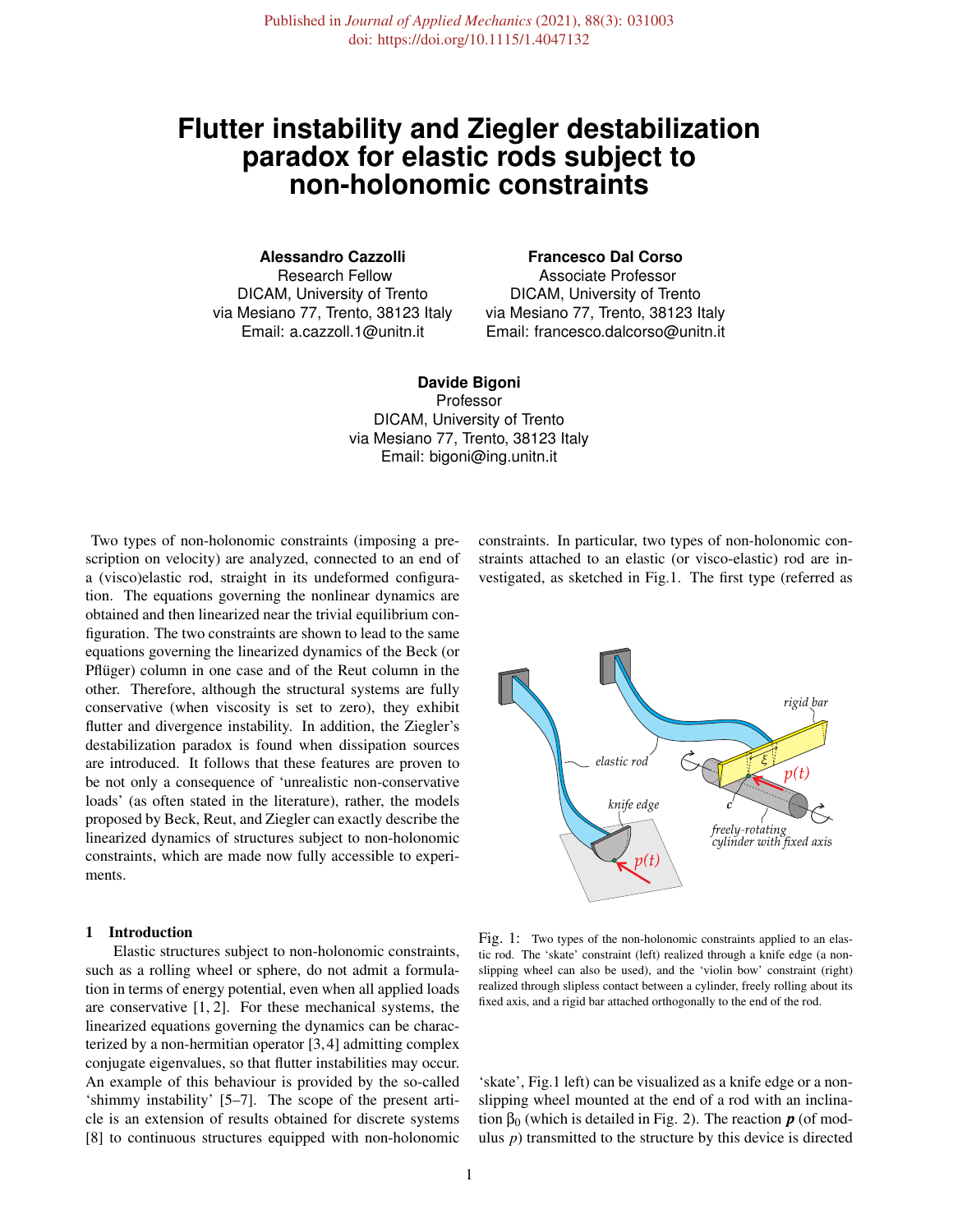along the 'skate' axis

$$
\boldsymbol{p} = \boldsymbol{e}_1 p \cos(\theta(l) + \beta_0) + \boldsymbol{e}_2 p \sin(\theta(l) + \beta_0), \qquad (1)
$$

where  $\theta(l)$  is the rotation of the rod's end and  $e_1$  and  $e_2$  are two orthogonal unit vectors providing the reference system. The key issue associated to the non-holonomic 'skate' constraint is that the *velocity* of the end of the structure  $v(l)$  is prescribed to remain orthogonal to *p*

$$
\mathbf{p} \cdot \mathbf{v}(l) = 0. \tag{2}
$$

The other non-holonomic constraint (referred as 'violin bow', Fig.1 right) investigated here is a device in which a rigid 'appendix' of an elastic structure is constrained to remain in slipless contact with a circular cylinder (inclined at an angle  $\beta_0$  detailed in Fig. 2) which can only roll about its axis. In this case the reaction on the structure remains coaxial with the cylinder

$$
\boldsymbol{p} = \boldsymbol{e}_1 p \cos \beta_0 + \boldsymbol{e}_2 p \sin \beta_0. \tag{3}
$$

Moreover, the velocity  $\dot{c}$  of the point  $\dot{c}$  belonging to the rigid appendix of the structure in contact with the cylinder (Fig.1, right) is given by the Poisson's theorem as

$$
\dot{\boldsymbol{c}} = \boldsymbol{v}(l) + \dot{\boldsymbol{\theta}}(l)\boldsymbol{e}_3 \times \boldsymbol{\xi}(-\boldsymbol{e}_1\sin\theta(l) + \boldsymbol{e}_2\cos\theta(l)) \qquad (4)
$$

(where ξ is the distance along the rigid appendix to the connection with the elastic rod and  $e_3 = e_1 \times e_2$  and, to satisfy the non-holonomic 'violin bow' constraint, has to remain orthogonal to the reaction *p*

$$
\boldsymbol{p} \cdot \dot{\boldsymbol{c}} = 0. \tag{5}
$$

It is clear from the above discussion that the essence of non-holonomy is a requirement on the *velocity* (not displacement!) at some point of the structure. This leads to the fact that the reaction *p* does zero work during every possible motion and therefore *the mechanical system is conservative* if the structure is purely elastic and subject to a load admitting a potential [1, 3].

Subject to two different conservative loadings (that will be detailed later), *the linearized dynamic equations for the rod are derived in this article*1*and are shown to coincide with the corresponding equations holding for the Beck and Pflüger columns [9–13], when the 'skate' constraint is applied, or to the Reut column [14, 15], when the 'violin bow' is considered*. Therefore, the structures exhibit *flutter and divergence instability*, although the system (in the

absence of viscous dissipation) is fully conservative. Moreover, when viscosity is present, the Ziegler destabilization paradox [7, 8, 11, 16, 17] occurs in the limit of vanishing dissipation.

Research on structures subject to nonconservative loads is a timely topic in view of several, different applications [18–20], nevertheless the fundamental models proposed by Reut, Ziegler, and Beck have often been considered unrealistic and therefore harshly criticized [21, 22]. The results presented here (and those relative to discrete systems [8]) demonstrate that *the Reut, Ziegler, and Beck models represent the exact linearized behaviour of corresponding structures subject to non-holonomic constraints*.

Finally, the obtained results confirm the validity of the experimental verification of the flutter load proposed in [10, 11, 23, 24] and definitely open the way to exploitation of non-holonomic constraints in the mechanics of deformable structures.

## 2 Viscoelastic rod subject to a non-holonomic constraint

An inextensible and unshearable rod of length *l* is considered in the plane  $X - Y$ , straight in its underformed configuration. The rod's tangent is inclined (with respect to the *X*-axis) at an angle  $\theta(s,t)$ , function of the curvilinear coordinate  $s \in [0, l]$  and time *t*, Fig.2. The rod's end (at  $s = 0$ ) is constrained with a clamp of mass  $M_X$ , which can freely slide along the *X*−axis, so that  $\theta(0,t) = 0$  and its position is singled out by the coordinate  $X_0(t) = X(\mathbf{s} = 0, t)$ . In this setting, the usual expressions of the deformed shape of an inextensible rod hold

$$
X(\mathbf{s},t) = X_0(t) + \int_0^{\mathbf{s}} \cos \theta(\zeta, t) d\zeta,
$$
  
\n
$$
Y(\mathbf{s},t) = \int_0^{\mathbf{s}} \sin \theta(\zeta, t) d\zeta,
$$
\n(6)

showing that the rod's motion is described by  $\theta(s,t)$  and the clamp position  $X_0(t)$ .

A conservative loading is applied to the sliding clamp by means of (Fig.2)

*A - a linear elastic spring* of stiffness *K*, initially precompressed by a prescribed displacement  $\Delta > 0$  (fixed in time), so that its elastic energy is given by

$$
\Xi(X_0) = \frac{1}{2}K[X_0 - \Delta]^2; \tag{7}
$$

*B - a dead load F*, with potential energy

$$
\Xi(X_0) = -FX_0. \tag{8}
$$

The two types of non-holonomic constraint mentioned in the introduction are applied at the right rod's end  $(s = l)$ :

<sup>&</sup>lt;sup>1</sup>The behaviour of the elastic rod analyzed in this paper is also confirmed using a discretized rod model [8] at increasing number of its constituent rigid bars, so that the continuous and discrete models show coincidence of the instability loads in the limit.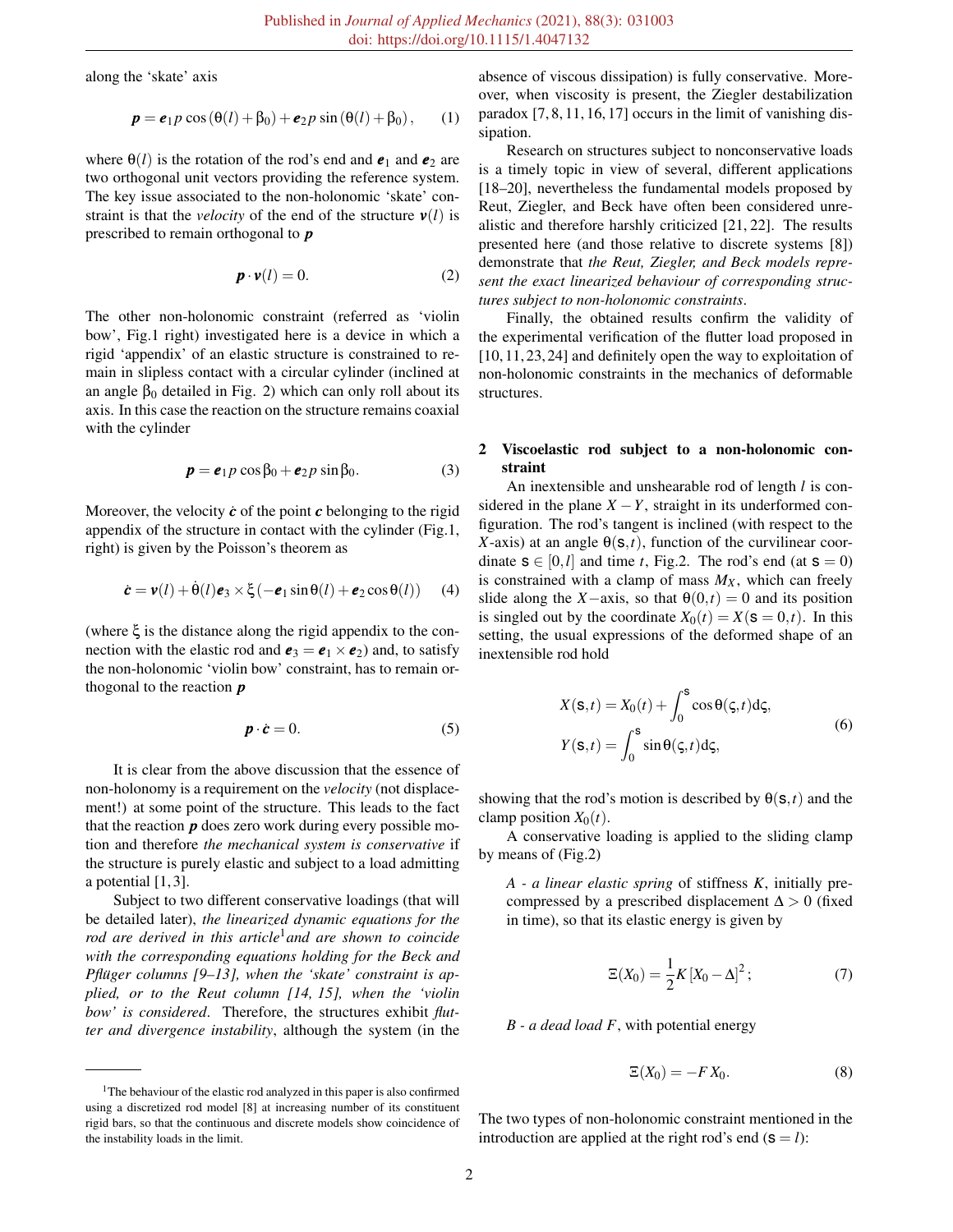

Fig. 2: A flexible rod (bending stiffness *B* and mass density ρ) is subject to either the non-holonomic 'skate' or 'violin bow' constraint. The rod's deformed configuration is defined by the rotation  $\theta(s,t)$  and the horizontal position  $X_0(t)$  of a sliding clamp of mass  $M_X$  which is loaded either with a precompressed linear spring (of stiffness *K*) or with a dead load *F*.

*S - the 'skate' constraint*, expressed by equation (2), which is rewritten as

$$
\dot{X}(l)\cos[\theta(l) + \beta_0] + \dot{Y}(l)\sin[\theta(l) + \beta_0] = 0,
$$
 (9)

or in the format of virtual displacements as

$$
\[ \delta X_0 + \delta \zeta_I \] \cos [\theta (l) + \beta_0] + \delta Y(l) \sin [\theta (l) + \beta_0] = 0, \tag{10}
$$

where

$$
\delta \zeta_l = \delta \left( \int_0^l \cos \theta(\zeta, t) d\zeta \right); \tag{11}
$$

*V - the 'violin bow' constraint*, expressed by equation (5), which is rewritten as

$$
\dot{X}(l)\cos\beta_0 + \dot{Y}(l)\sin\beta_0 + \dot{\theta}(l)\Big[Y(l)\cos\beta_0 + [l - X(l)]\sin\beta_0\Big] = 0,
$$
\n(12)

or, equivalently, in terms of virtual displacements as

$$
\[ \delta X_0 + \delta \zeta_l \] \cos \beta_0 + \delta Y(l) \sin \beta_0 + \delta \theta(l) \Big[ Y(l) \cos \beta_0 + [l - X(l)] \sin \beta_0 \Big] = 0.
$$
\n(13)

As a secondary effect, the device realizing the nonholonomic constraint has a mass  $M_l$  and rotational inertia  $I_{r,l}$ , which may be non-negligible and therefore are both assumed to act at the rod's end,  $s = l$ .

#### 2.1 Dissipative effects

Different sources of external dissipation are considered through the following linear damping coefficients:

*c<sup>e</sup>* and *ct*,*<sup>l</sup>* modelling *external translational damping* respectively distributed on the rod and concentrated on the non-holonomic device (both dissipation sources correspond to viscous forces, provided for instance by the air drag during motion);

*cr*,*<sup>l</sup>* - *rotational damping produced at the non-holonomic constraint* when pivoted about  $e_3$ .

Following [25], dissipation from *internal damping* is introduced by means of the linear visco-elastic constitutive law  $\sigma = E \varepsilon + \Lambda \dot{\varepsilon}$ , relating the longitudinal stress  $\sigma$  to the strain ε and its rate, respectively through the Young modulus *E* and the viscosity parameter  $\Lambda$ . Assuming a linear strain distribution  $(\varepsilon = y \theta')$ , where *y* is the distance from the neutral axis and a dash '' ' denotes differentiation with respect to the curvilinear coordinate s), integration over the rod's cross section provides the internal bending moment *M* as

$$
\mathcal{M}(\mathbf{s},t) = B\,\theta'(\mathbf{s},t) + D\,\dot{\theta}'(\mathbf{s},t)\,,\tag{14}
$$

where  $B = EJ$  and  $D = \Lambda J$  are respectively the bending stiffness and the viscous damping coefficient associated to bending, with  $J = \int_A y^2 dA$  being the second moment of inertia of the cross section.

## 3 Equations of motion

#### 3.1 The elastic rod

Disregarding possible self-contact for the rod, its equations of motion can be obtained by considering the total potential energy  $\mathcal V$  given by the sum of elastic energy (stored in the rod and, when present, in the spring) and the potential of the load (when present)

$$
\mathcal{V} = \Xi(X_0) + \frac{B}{2} \int_0^l \theta'(\mathbf{s}, t)^2 \mathrm{d}\mathbf{s},\tag{15}
$$

where  $\Xi$  is given either by equation (7) or (8).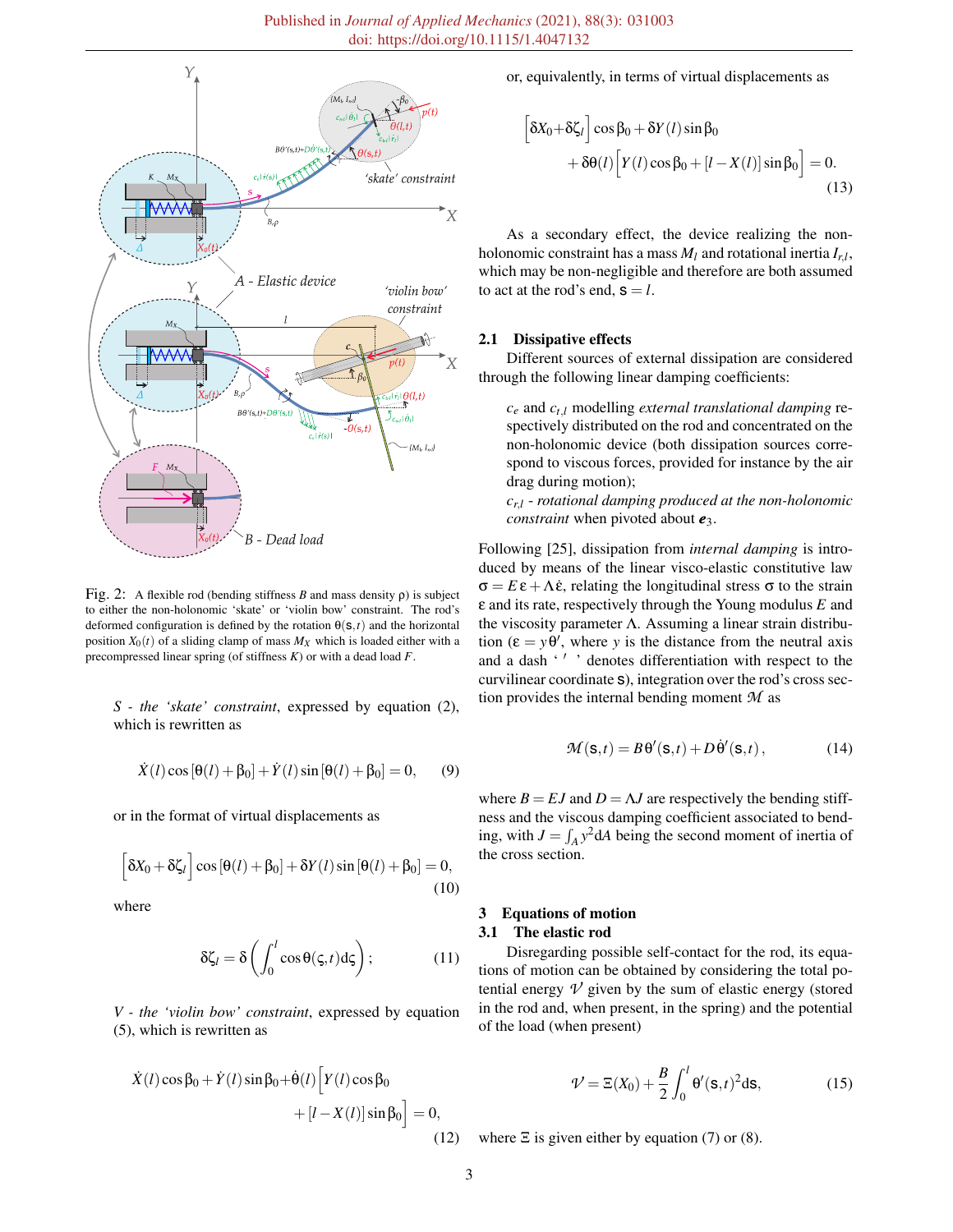Considering the different inertial contributions to the system, the kinetic energy  $T$  is given by

$$
\mathcal{T} = \frac{1}{2} I_{r,l} \dot{\Theta}(l,t)^2 + \frac{1}{2} M_l \left( \dot{X}(l,t)^2 + \dot{Y}(l,t)^2 \right) \n+ \frac{1}{2} M_X \dot{X}_0(t)^2 + \frac{1}{2} \rho \int_0^l \left( \dot{X}(\mathbf{s},t)^2 + \dot{Y}(\mathbf{s},t)^2 \right) d\mathbf{s},
$$
\n(16)

where  $\rho$  is the uniform mass density.

It follows that the Lagrangian  $\mathcal L$  of the system is

$$
\mathcal{L} = \int_0^l \mathcal{L} \, \mathrm{d}s,\tag{17}
$$

where

$$
\mathcal{L} = \frac{M_X}{2l} \dot{X}_0(t)^2 + \frac{I_{r,l}}{2l} \dot{\theta}(l,t)^2 + \frac{M_l}{2l} \left( \dot{X}(l,t)^2 + \dot{Y}(l,t)^2 \right) \n+ \frac{\rho}{2} \left( \dot{X}(\mathbf{s},t)^2 + \dot{Y}(\mathbf{s},t)^2 \right) - \frac{\Xi(X_0)}{l} - \frac{1}{2} B \theta'(\mathbf{s},t)^2 \n+ \frac{M_0}{l} \theta(0) + R_X(X' - \cos \theta) + R_Y(Y' - \sin \theta),
$$
\n(18)

in which the time derivative  $\dot{X}$  and  $\dot{Y}$  of the position functions *X* and *Y* can be obtained by differentiating the Eqs.(6) and the three Lagrangian multipliers  $R_X(s,t)$ ,  $R_Y(s,t)$  and  $M_0(t)$ are associated to the constraints of inextensibility (from the derivative with respect to  $s$  of Eqs.(6)) and of null rotation of the initial rod's end, respectively.

The equations of motion for the rod (without keeping into account for the moment non-holonomic constraints and dissipative effects) can be obtained by means of the virtual work of the conservative forces acting on the system and the vanishing of the first variation δ*A* of the 'action' integral *A*,

$$
\delta \mathcal{A} = 0, \quad \text{where} \quad \mathcal{A} = \int_{t_0}^{t_1} \int_0^l \mathcal{L} \, \text{d} s \, dt, \tag{19}
$$

and  $t_0$  and  $t_1$  are two arbitrary time instants. To enforce equation (19), the following primary functions are needed

$$
\mathbf{w} = \{X_0, X, Y, \theta, X(l), Y(l), \theta(l), R_X, R_Y, M_0\},\qquad(20)
$$

whose variations δ*w* are subject to the boundary conditions at the rod's ends  $(s = 0 \text{ and } s = l)$  and at the two time instants  $(t_0 \text{ and } t_1),$ 

$$
\delta w\big|_{t_0} = \delta w\big|_{t_1} = 0, \quad \delta\Theta(0) = \delta Y(0) = 0,
$$
  
\n
$$
\delta X(0) = \delta X_0, \quad \delta X(l) = \delta X_0 + \delta \zeta_l,
$$
\n(21)

where  $\delta \zeta_l$  is specified by Eq.(11).

# 3.2 Equations of motion for the non-holonomic systems with dissipative effects

The equation (19) introduced in the previous section hold for any elastic rod with the left end connected to a freely-sliding clamp, so that in these equations the nonholonomic constraints and dissipations do not play, for the moment, any role. Their role is defined as follows.

Dissipation can be introduced in the D'Alembert-Lagrange equations by adding to δ*A* the virtual work of damping forces through the Rayleigh dissipation function  $\mathcal{F}_d$ , built from the 4 considered viscous sources as

$$
\mathcal{F}_d = \int_0^l \mathcal{F}_d \, \mathrm{d}\mathbf{s},\tag{22}
$$

where

$$
\mathcal{F}_d = \frac{c_e}{2} (\dot{X}(\mathbf{s}, t)^2 + \dot{Y}(\mathbf{s}, t)^2) + \frac{c_{r,l}}{2l} \dot{\theta}(l, t)^2 + \frac{D}{2} \dot{\theta}'(\mathbf{s}, t)^2 + \frac{c_{t,l}}{2l} (\dot{X}(l, t)^2 + \dot{Y}(l, t)^2).
$$
(23)

The non-holonomic constraint, Eq.(10) or (13), can be introduced in the D'Alembert-Lagrange equations by means of the Lagrangian multiplier  $p(t)$ , representing the reaction force (positive when compressive) transmitted by the nonholonomic constraint to the structure. By keeping into consideration also viscosity, the complete equations become

$$
\delta \mathcal{A} - \int_{t_0}^{t_1} \int_0^l \sum_i \left( \frac{\partial \mathcal{F}_d}{\partial \dot{\alpha}_i} \delta \alpha_i \right) d\mathbf{s} dt =
$$
  

$$
\int_{t_0}^{t_1} p(t) \left[ \left( \delta X_0 + \delta \zeta(t) \right) \cos \Theta + \delta Y(t) \sin \Theta + \delta \Theta(t) A \right] dt,
$$
(24)

where  $\{\alpha_i\} = \{X, Y, \theta', \theta(l), X(l), Y(l)\}$  (its rate and variations are respectively  $\dot{\alpha}_i$  and  $\delta \alpha_i$ ) and

$$
\begin{cases} \Theta, A \end{cases} = \begin{cases} \left\{ \Theta(l) + \beta_0, 0 \right\} & \text{'skate'}, \quad (25) \\ \left\{ \beta_0, Y(l) \cos \beta_0 + [l - X(l)] \sin \beta_0 \right\} & \text{violin bow'}. \end{cases}
$$

Invoking arbitrariness of the independent variations of the parameters and of the time instants  $t_0$  and  $t_1$ , the equations of motion can be finally obtained. Arbitrariness of variations in the Lagrangian multipliers leads to

$$
X' = \cos \theta, \quad Y' = \sin \theta, \quad \theta(0, t) = 0,\tag{26}
$$

while the field equations governing functions  $X, Y$  and  $\theta$  are

$$
\rho \ddot{X} + c_e \dot{X} + R'_X = 0, \qquad \rho \ddot{Y} + c_e \dot{Y} + R'_Y = 0, \qquad (27)
$$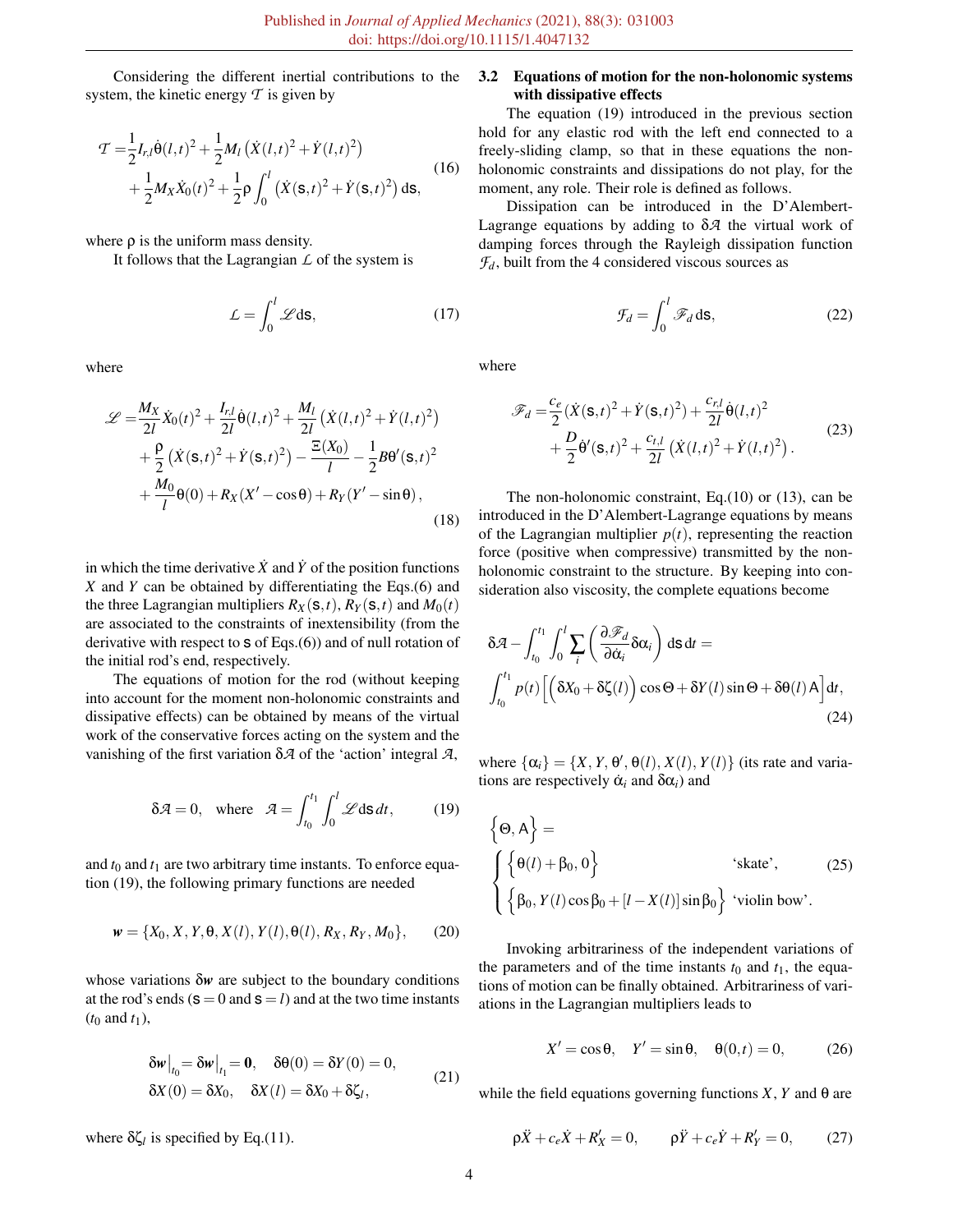and

$$
B\theta'' + D\dot{\theta}'' + R_X \sin \theta - R_Y \cos \theta = 0, \qquad (28)
$$

respectively. The coordinate  $X_0$  of the moving clamp satisfies

$$
M_X\ddot{X}_0 + \frac{d\Xi(X_0)}{dX_0} + M_l\ddot{X}(l) + c_{t,l}\dot{X}(l) - R_X(l) + R_X(0) + p\cos\Theta = 0.
$$
 (29)

Finally, the equations of motion are complemented by the contributions governing  $X(l)$ ,  $Y(l)$ 

$$
M_l \ddot{X}(l) + c_{t,l} \dot{X}(l) - R_X(l) + p \cos \Theta = 0,
$$
  
\n
$$
M_l \ddot{Y}(l) + c_{t,l} \dot{Y}(l) - R_Y(l) + p \sin \Theta = 0,
$$
\n(30)

the rotation of the end of the rod  $\theta(l)$ 

$$
I_{r,l}\ddot{\theta}(l) + c_{r,l}\dot{\theta}(l) + B\theta'(l) + D\dot{\theta}'(l) + pA = 0,
$$
 (31)

and by the non-holonomic constraint

$$
\dot{X}(l)\cos\Theta + \dot{Y}(l)\sin\Theta + \dot{\Theta}(l) A = 0.
$$
 (32)

The number of governing equations can be reduced through integration of Eqs.(27) to provide expressions for the Lagrangian multipliers  $R_X(s,t)$  and  $R_Y(s,t)$ 

$$
R_X = R_X(l) + \int_{\mathsf{S}}^l (\rho \ddot{X} + c_e \dot{X}) \, \mathrm{d}\zeta,
$$
  
\n
$$
R_Y = R_Y(l) + \int_{\mathsf{S}}^l (\rho \ddot{Y} + c_e \dot{Y}) \, \mathrm{d}\zeta,
$$
\n(33)

which represent the space evolution of the components of the total internal force projected along the horizontal *X* and vertical *Y* axes, respectively. By means of equations (30), the terms  $R_X(l,t)$  and  $R_Y(l,t)$  can be made explicit,

$$
R_X = M_l \ddot{X}(l) + c_{t,l} \dot{X}(l) + p \cos \Theta + \int_{\mathsf{s}}^l (\rho \ddot{X} + c_e \dot{X}) \, \mathrm{d}\zeta,
$$
  

$$
R_Y = M_l \ddot{Y}(l) + c_{t,l} \dot{Y}(l) + p \sin \Theta + \int_{\mathsf{s}}^l (\rho \ddot{Y} + c_e \dot{Y}) \, \mathrm{d}\zeta.
$$
 (34)

Eqs.(34) therefore represent the balance of linear momentum along the *X* and *Y* directions for the portion of rod comprised between the coordinates s and *l*.

The substitution of Eqs.(34) into Eq.(28) yields the following expression for the rotation field

$$
B\Theta'' + D\dot{\Theta}'' + p\sin(\theta - \Theta) + \sin\theta \Big(M_l \ddot{X}(l) + c_{t,l} \dot{X}(l) + \int_s^l (\rho \ddot{X} + c_e \dot{X}) d\zeta \Big) - \cos\theta \Big(M_l \ddot{Y}(l) + c_{t,l} \dot{Y}(l) \qquad (35) + \int_s^l (\rho \ddot{Y} + c_e \dot{Y}) d\zeta \Big) = 0,
$$

while the coordinate  $X_0$  can be expressed by

$$
M_X \ddot{X}_0 + \frac{d \Xi(X_0)}{d X_0} + M_l \ddot{X}(l) + c_{t,l} \dot{X}(l) + p \cos \Theta
$$
  
+ 
$$
\int_0^l (\rho \ddot{X} + c_e \dot{X}) d\zeta = 0.
$$
 (36)

Therefore, Eqs.(35), (36), (32), (26)<sub>1</sub> and (26)<sub>2</sub> represent a system of 5 equations in the 5 unknown functions  $\{\theta, X_0, p, X, Y\}$ , complemented by Eqs.(26)<sub>3</sub> and (31) expressing the boundary conditions for θ.

#### 4 Euler's elastica with non-holonomic constraints

Neglecting the inertial and damping terms in the aforementioned equations, the equations governing the Euler's elastica are recovered, subject to a 'skate' or a 'violin bow' non-holonomic constraint. Under the quasi-static assumption, the Eqs. $(28)$ ,  $(26)$ ,  $(34)$  and  $(36)$  reduce to the following system governing the quasi-static configuration (superscript QS)

$$
\int B\theta''^{0s} + R_X^{0s} \sin \theta^{0s} - R_Y^{0s} \cos \theta^{0s} = 0 \tag{37a}
$$

$$
X'^{\text{QS}} = \cos \theta^{\text{QS}} \tag{37b}
$$

$$
Y'^{\text{QS}} = \sin \theta^{\text{QS}} \tag{37c}
$$

$$
X'^{0s} = \cos \theta^{0s}
$$
 (37b)  
\n
$$
Y'^{0s} = \sin \theta^{0s}
$$
 (37c)  
\n
$$
R_X^{0s} = p^{0s} \cos \Theta^{0s} = \text{const}
$$
 (37d)

$$
R_Y^{0s} = p^{0s} \sin \Theta^{0s} = \text{const}
$$
 (37e)  

$$
\frac{d\Xi(X_0^{0s})}{dX_0^{0s}} + p^{0s} \cos \Theta^{0s} = 0,
$$
 (37f)

$$
\frac{d\Xi(X_0^{\text{OS}})}{dX_0^{\text{OS}}} + p^{\text{OS}}\cos\Theta^{\text{OS}} = 0, \qquad (37f)
$$

where the equation for the non-holonomic constraint (32) is automatically satisfied. Moreover, by considering Eqs.(26)<sub>3</sub> and (31), the aforementioned system is complemented by the following boundary conditions on the rotation field  $\theta^{\text{QS}}$ 

$$
\theta^{\text{QS}}(0) = 0, \quad B\theta^{\text{OS}}(l) + p^{\text{QS}}A^{\text{QS}} = 0 \tag{38}
$$

while the condition  $Y^{\text{QS}}(0) = 0$  holds true.

Similarly to the case of discrete systems [8], the number of unknowns  $\{\theta^{os}, R_X^{os}, R_Y^{os}, X^{os}, Y^{os}, X_0^{os}, p^{os}\}$  is equal to 7, thus exceeding the number of Eqs.(37) of a factor 1. This reflects the fact that the quasi-static solution is represented by a one-dimensional *manifold of equilibrium states* [1] that will be shown below to be parametrized through the free coordinate  $\theta^{\text{QS}}(l)$ .

Equilibrium configuration can be found in terms of Jacobi elliptic functions for the inflectional elastica [26], by fixing the following four parameters:

- the left end rotation of the rod  $\theta^{\text{QS}}(0) = 0$ , Eq. (38)<sub>1</sub>;
- the right end rotation of the rod  $\theta^{\text{QS}}(l)$ ;
- the inclination  $β = Θ<sup>o</sup>$  of  $p<sup>o</sup>$  w.r.t. the *X*-axis;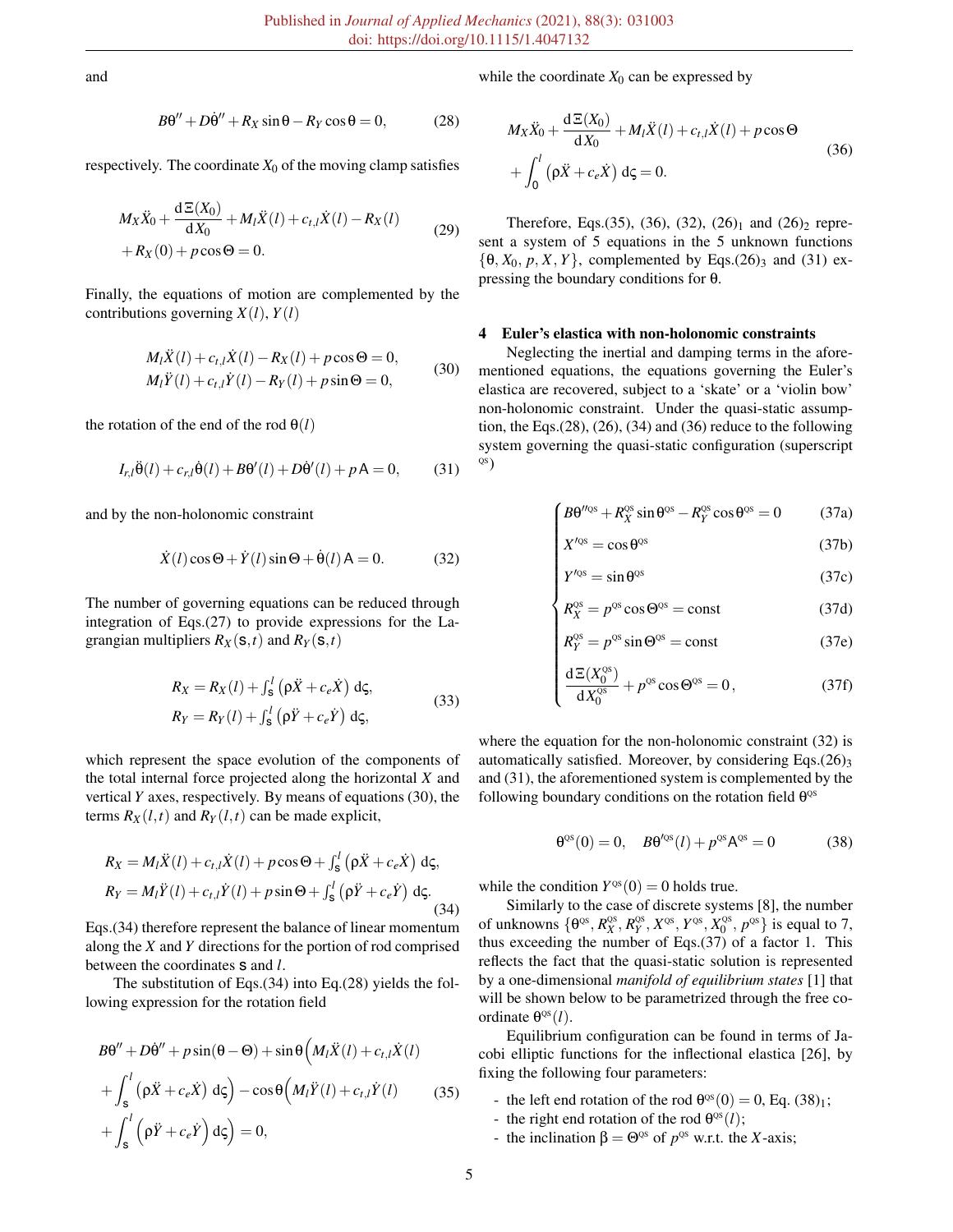- the characteristic parameter of the elastica η, representing the inclination of the tangent to the elastica at an inflection point with respect to the line connecting all inflections.

In the following, the parameter  $\eta$  is obtained for the rod subject to the 'skate' and the 'violin bow' constraints as a function of the end rotation  $\theta^{\text{qs}}(l)$ .

#### 4.1 Statics of the rod for 'skate' constraint

For the 'skate' constraint, the parameter  $\beta$  is the 'skate' inclination with respect to the *X* axis,  $\beta = \Theta^{\text{QS}} = \theta^{\text{QS}}(l) + \beta_0$ . Furthermore, because  $A^{\text{QS}} = 0$ , by exploiting the analytical expression  $(38)$ <sub>2</sub> of vanishing curvature at the final end θ<sup> $\theta$ os</sup>(*l*) = 0 it follows that  $η = sin(|β<sub>0</sub>|/2).$ <sup>2</sup>

Because the elastica provides the non-holonomic reaction force  $p^{\text{QS}} = |R|$  as a function of the end's rotation  $\theta^{\text{QS}}(l)$ , this angle represents the only unknown needed to define the equilibrium configuration. Indeed, the clamp position  $X_0^{\text{os}}$ can be solved from equation (37f) as a function of  $\Delta$  (for loading A), or of *F* (for loading B), and  $\theta^{\text{QS}}(l)$ .

It follows that the rotation  $\theta^{\text{QS}}(l)$  plays the role of a free coordinate of the system (37), so that the existence of the inflectional elastica (related to real values of parameter  $\omega_0$  in [26]) provides the following manifold of equilibrium states for the elastica subject to a 'skate' non-holonomic constraint

$$
\mathcal{D} := \left\{ \theta^{\text{OS}}(l) \in \mathbb{R} \, : \, \left| \frac{\sin \left( \frac{\theta^{\text{OS}}(l) + \beta_0}{2} \right)}{\sin \frac{|\beta_0|}{2}} \right| \le 1 \right\}. \tag{39}
$$

As examples of multiple solutions, five quasi-static configurations selected within the manifold of equilibrium states are reported in Fig.3 for a 'skate' inclination  $β_0 = 0.1π$ . The configurations share a null position of the sliding clamp,  $X_0^{\text{QS}} = 0$ , but differ in the end's rotation value  $\theta^{\text{QS}}(l)$  and in the imposed displacement ∆ of the spring. These configurations are picked within the set defined by equation (39) which for the considered 'skate' inclination reduces to  $\theta$ <sup>os</sup>(*l*) ∈ [−0.2,0]π.

The condition  $\eta = \sin(|\beta_0|/2)$  shows that the trivial (straight) solution is unique for a 'skate' aligned with the rod's end,  $\beta_0 = 0$ . Indeed, the manifold domain (39) reduces to the condition  $\theta^{\rm OS}(l) = 0$ , so that  $\theta^{\rm OS}(\mathbf{s}) = 0$  for every  $s \in [0, l].$ 

#### 4.2 Statics of the rod for 'violin bow' constraint

For 'violin bow' constraint, the parameter β is the inclination of the rotating cylinder,  $β = β<sub>0</sub>$ . The elastica parameter η is provided through the following nonlinear relation,

$$
\cos\left\{\arcsin\left[\frac{1}{\eta}\sin\left(\frac{-\beta_0}{2}\right)\right]\right\}=0,\quad\rightarrow\quad\sqrt{1-\frac{1}{\eta^2}\sin^2\left(\frac{\beta_0}{2}\right)}=0.
$$



Fig. 3: Five different equilibrium configurations for an elastic rod subject to the non-holonomic 'skate' constraint inclined at  $β_0 = 0.1π$ . The five deformed configurations share the same position of the sliding clamp,  $X_0^{QS} = 0$ , but differ in the value of the end's rotation  $\theta^{QS}(l)$  and the corresponding force in the spring (dimensionless values  $Kl^2 \Delta/B$  listed in the legend).

obtained from Eq.(38)<sub>2</sub> by considering Eq.(25) and involving the end rotation  $\theta^{\text{QS}}(l)$ 

$$
2\eta\cos\omega_0 = -\left[F(\omega_l, \eta) - F(\omega_0, \eta)\right]\sin\beta_0, \qquad (40)
$$

where  $F(\sigma, \kappa)$  is the *incomplete elliptic integral of the first kind* [26] and for *m* inflection points

$$
\omega_0 = \arcsin\left[\frac{1}{\eta}\sin\left(\frac{-\beta_0}{2}\right)\right],
$$
  

$$
\omega_l = (-1)^m \arcsin\left[\frac{1}{\eta}\sin\left(\frac{\theta^{\text{os}}(l) - \beta_0}{2}\right)\right] \pm m\pi.
$$

As for the 'skate' constraint, now the end's rotation  $\theta^{\text{QS}}(l)$ of the rod plays the role of free coordinate defining a onedimensional manifold of equilibrium states. The uniqueness of the trivial solution at null inclination  $\beta_0 = 0$  is proven by Eq.(40), which reduces to  $\eta = 0$  and leads to  $\theta^{\text{QS}}(\mathbf{s}) = 0$  for every  $s \in [0, l]$ .

#### 5 Linearized dynamics and instabilities. Case  $β<sub>0</sub> = 0$

In the next Sections, the linearized equations of motion for the considered non-holonomic systems are obtained and particularized for  $\beta_0 = 0$ . This condition represents a perfectly-aligned non-holonomic constraint, for which the sliding direction is perpendicular to the tangent vector at the final end of the rod  $s = l$  for the 'skate' constraint and for which the inclination of the rolling cylinder taken with respect to the horizontal is null for the 'violin bow' constraint. Moreover, as sentenced in the previous Section, the condition  $\beta_0 = 0$  corresponds to the existence of a unique quasi-static solution represented by the trivial one.

The linearized equations of motion around the trivial quasi-static solution,  $\theta^{\text{QS}} = 0$  and  $X_0^{\text{QS}} = 0$ , are obtained by introducing an arbitrary small real parameter ε relating the fields and quantities to their unperturbed (quasi-static, super-

<sup>&</sup>lt;sup>2</sup>A null curvature at the coordinate  $s = l$  implies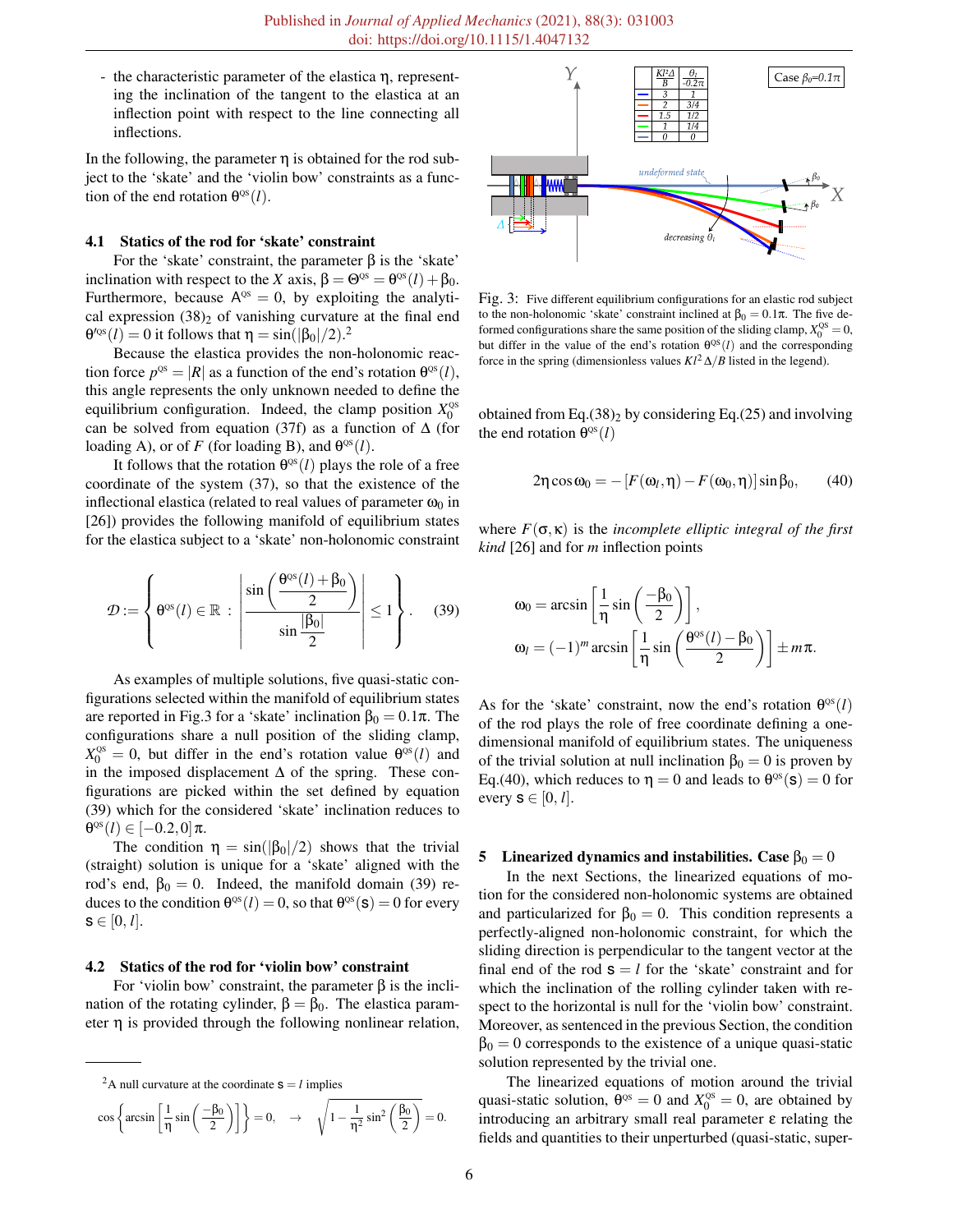script <sup>QS</sup>) and perturbed contributions (superimposed '<sup>^</sup>')

 $\theta = \varepsilon \hat{\theta},$   $X_0 = \varepsilon \hat{X}_0,$   $p = p^{\text{os}} + \varepsilon \hat{p},$  (41)

and by assuming fixed displacement ∆. The reaction force at equilibrium  $p^{\text{os}}$  can be evaluated through Eq.(37f) in the specific case  $\theta(l) = \beta_0 = 0$  thus obtaining

$$
p^{\text{os}} = \begin{cases} K(\Delta - X_0^{\text{os}}) & \text{for elastic device A,} \\ F & \text{for dead loading B.} \end{cases}
$$
 (42)

The linearization of the equations of motion (35) and (36) and of the boundary conditions equations  $(26)$ <sub>3</sub> and  $(31)$ is performed by considering the first-order term in the expansion in  $\varepsilon$ . For simplicity, the symbol ' $\hat{ }$  is removed henceforth so that quantities  $\{\theta, X_0, p\}$  will denote perturbations of the related scalar fields.

Exploiting Eqs.(6) for *X* and *Y*, the equation of motion (35) is linearized as

$$
B\theta'' + D\dot{\theta}'' - \int_{s}^{l} \left( \rho \int_{0}^{s} \ddot{\theta} d\sigma + c_e \int_{0}^{s} \dot{\theta} d\sigma \right) d\zeta
$$
  
+  $p^{\text{OS}} [\theta - \Gamma \theta(l)] - M_l \int_{0}^{l} \ddot{\theta} d\mathbf{s} - c_{t,l} \int_{0}^{l} \dot{\theta} d\mathbf{s} = 0,$  (43)

where the reaction force of the non-holonomic constraint is present both with its unperturbed ('pre-stress') part  $p^{\text{QS}}$  at the equilibrium and its perturbation *p*, and  $\Gamma = 1$  ( $\Gamma = 0$ ) for 'skate' (for 'violin bow') constraint.

The linearization of Eq.(26)<sub>2</sub> leads to the condition  $Y' =$ θ, so that a substitution in Eq.(43) provides

$$
BY''' + D\dot{Y}''' - \int_{\mathbf{s}}^{l} \left( \rho \int_{0}^{\mathbf{s}} \ddot{Y}' d\sigma + c_e \int_{0}^{\mathbf{s}} \dot{Y}' d\sigma \right) d\zeta
$$
  
+  $p^{\infty} [Y' - \Gamma Y'(l)] - M_l \int_{0}^{l} \ddot{Y}' d\mathbf{s} - c_{l,l} \int_{0}^{l} \dot{Y}' d\mathbf{s} = 0,$  (44)

which differentiated in  $s$  yields

$$
BY'''' + D\dot{Y}''' + \rho \ddot{Y} + c_e \dot{Y} + p^{\circ s} Y'' = 0, \qquad (45)
$$

where  $p^{\text{QS}}$  is given by Eq.(42). Eq.(45) is independent of  $\Gamma$ , so that it is valid for both types of non-holonomic constraints.

Due to the presence of fourth order spatial derivatives in the equation (45), a further boundary condition is introduced by particularising the differential equation (44) at  $s = l$ ,

$$
BY'''(l) + D\dot{Y}'''(l) + p^{os}(1-\Gamma)Y'(l) - M_l\ddot{Y}(l)
$$
  
-  $c_{t,l}\dot{Y}(l) = 0.$  (46)

The boundary condition (31) can be linearized as

$$
BY''(l) + D\dot{Y}''(l) + I_{r,l}\ddot{Y}'(l) + p^{0S}Y(l)(1 - \Gamma) + c_{r,l}\dot{Y}'(l) = 0,
$$
\n(47)

and complemented by  $Y'(0,t) = Y(0,t) = 0$ .

Because  $\dot{X}_0 = \dot{X}(l)$ , both non-holonomic constraints, Eq.(32), are described by the same linearized equation

$$
\dot{X}_0 = 0 \quad \rightarrow \quad X_0(t) = X_0(0) \quad \forall t, \tag{48}
$$

so that  $X_0(0) = 0$  is selected and the linearized version of the Eq.(36) gives a null perturbation in the reaction force,  $p =$ 0, for every loading condition; therefore the reaction of the non-holonomic constraint remains constant in a first-order analysis, as it happens in the case of follower load.

Note that the type of constraint only affects the boundary conditions (46) and (47) through Γ, while the loading device affects Eqs.(45), (46) and (47) through  $p^{\text{QS}}$ , see Eq.(42).

The linearized equations governing the dynamics of the rod with the non-holonomic constraints, Eqs. (45)–(47) plus  $Y'(0,t) = Y(0,t) = 0$ , coincide for  $\Gamma = 1$  (for  $\Gamma = 0$ ) with the corresponding equations pertinent to the Beck column (to the Reut column), in its variant with viscosity and additional mass concentrated at the loaded end. Therefore, the models by Beck and Reut can be understood as simplified linear models for structures subject to non-holonomic constraints. Moreover, as noted in [3] for a different non-holonomic system, the linearized equations of dynamics, Eqs. (45)–(47) plus  $Y'(0,t) = Y(0,t) = 0$ , violate the conservation of the energy (as the Beck and Reut models do), even though the exact equations without dissipation crearly describe a fullyconservative system. This peculiarity of non-holonomic systems is a consequence of the mechanical equivalence between non-holonomic conditions and polygenic [27] forces that cannot be derived from a potential.

#### 5.1 Dimensionless formulation

It is instrumental to introduce the following dimensionless quantities

$$
s = \frac{8}{l}, \quad \tau = \frac{t}{T}, \quad \tilde{Y} = \frac{Y}{l}, \quad \tilde{p}^{\circ s} = \frac{p^{\circ s} l^2}{B},
$$
  

$$
\tilde{M}_l = \frac{M_l}{\rho l}, \quad \tilde{I}_{r,l} = \frac{I_{r,l}}{\rho l^3}, \quad \tilde{c}_e = \frac{c_e l^2}{\sqrt{\rho B}},
$$
  

$$
\tilde{D} = \frac{D}{l^2 \sqrt{\rho B}}, \quad \tilde{c}_{t,l} = \frac{c_{t,l} l}{\sqrt{\rho B}}, \quad \tilde{c}_{r,l} = \frac{c_{r,l}}{l \sqrt{\rho B}},
$$
 (49)

where  $T = l^2 \sqrt{\rho/B}$  is the characteristic time of the rod. By introducing the exponential solution  $\tilde{Y}(s,\tau) = \Psi(s)e^{\Omega \tau}$ , where  $\Omega$  is the dimensionless eigenvalue and  $\Psi(s)$  the generic eigenfunction of the system, the following fourth order ordinary differential equation is obtained ('' ' stands for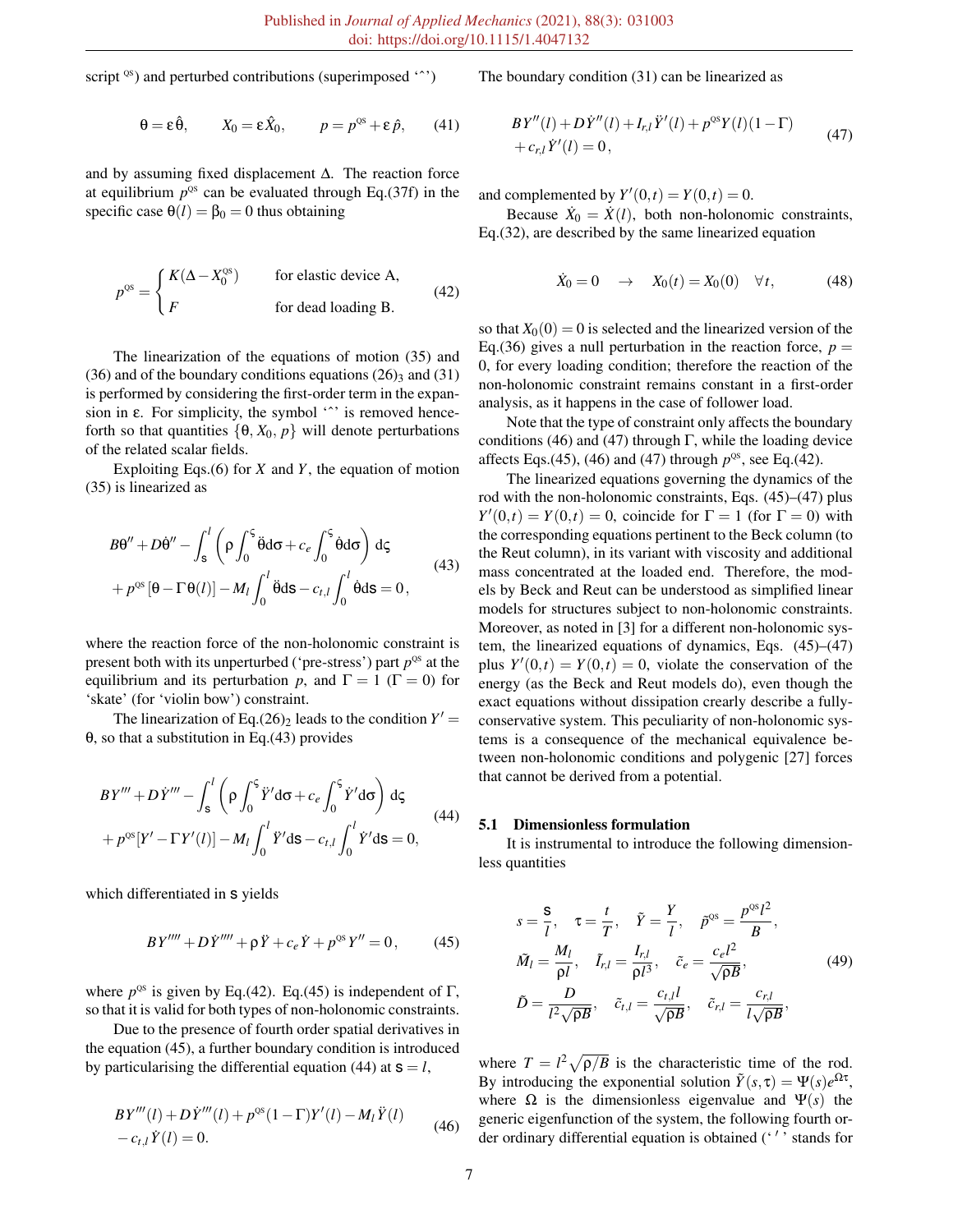the derivative with respect to the dimensionless curvilinear coordinate *s*)

$$
(1+\tilde{D}\Omega)\Psi''''(s) + \tilde{p}^{\text{OS}}\Psi''(s) + (\Omega^2 + \tilde{c}_e\Omega)\Psi(s) = 0, (50)
$$

complemented by the boundary conditions

$$
\begin{cases}\n(1+\tilde{D}\Omega)\Psi'''(1) - (\tilde{M}_l\Omega^2 + \tilde{c}_{t,l}\Omega)\Psi(1) \\
+\tilde{p}^{\text{QS}}(1-\Gamma)\Psi'(1) = 0, \\
(1+\tilde{D}\Omega)\Psi''(1) + (\tilde{I}_{r,l}\Omega^2 + \tilde{c}_{r,l}\Omega)\Psi'(1)\n\end{cases}
$$
\n(51a)

$$
(1+\tilde{D}\Omega)\Psi''(1) + (\tilde{I}_{r,l}\Omega^2 + \tilde{c}_{r,l}\Omega)\Psi'(1) + \tilde{p}^{\text{OS}}(1-\Gamma)\Psi(1) = 0,
$$
\n(51b)

$$
\Psi'(0) = 0,
$$
\n(51c)  
\n
$$
\Psi(0) = 0.
$$
\n(51d)

$$
\Psi(0) = 0.\t\t(51d)
$$

#### 5.2 Evaluation of the flutter and divergence loads

The eigenfunction  $\Psi(s)$ , solution to Eq.(50), is given by

$$
\Psi(s) = A_1 \sin(\lambda_1 s) + A_2 \cos(\lambda_1 s) + A_3 \sinh(\lambda_2 s) + A_4 \cosh(\lambda_2 s),
$$
\n(52)

where

$$
\lambda_{1,2} = \sqrt{\sqrt{\frac{(\tilde{p}^{OS})^2 - 4\Omega(\tilde{D}\Omega + 1)(\tilde{c}_e + \Omega)}{4(\tilde{D}\Omega + 1)^2}} \pm \frac{\tilde{p}^{OS}}{2(\tilde{D}\Omega + 1)}},
$$
\n(53)

Imposing the boundary conditions (51) to the general solution (52) leads to the linear system

$$
\left\{ \mathbf{M} + \tilde{p}^{\text{QS}} \left( 1 - \Gamma \right) \mathbf{P} \right\} \mathbf{A} = 0 \tag{54}
$$

where

$$
\mathbf{M} = \begin{bmatrix} 0 & 1 & 0 & 1 \\ \lambda_1 & 0 & \lambda_2 & 0 \\ a_{31} & a_{32} & a_{33} & a_{34} \\ a_{41} & a_{42} & a_{43} & a_{44} \end{bmatrix},
$$
  
\n
$$
\mathbf{P} = \begin{bmatrix} 0 & 0 & 0 & 0 \\ 0 & 0 & 0 & 0 \\ \sin \lambda_1 & \cos \lambda_1 & \sinh \lambda_2 & \cosh \lambda_2 \\ -\lambda_1 \cos \lambda_1 & \lambda_1 \sin \lambda_1 & -\lambda_2 \cosh \lambda_2 & -\lambda_2 \sinh \lambda_2 \end{bmatrix}
$$
(55)

and the following parameters have been introduced

$$
\begin{cases}\na_{31} = \lambda_1 \cos \lambda_1 (\tilde{c}_{r,l} \Omega + \tilde{I}_{r,l} \Omega^2) - \lambda_1^2 (\tilde{D}\Omega + 1) \sin \lambda_1, \\
a_{32} = -\lambda_1 \sin \lambda_1 (\tilde{c}_{r,l} \Omega + \tilde{I}_{r,l} \Omega^2) - \lambda_1^2 (\tilde{D}\Omega + 1) \cos \lambda_1, \\
a_{33} = \lambda_2 \cosh \lambda_2 (\tilde{c}_{r,l} \Omega + \tilde{I}_{r,l} \Omega^2) + \lambda_2^2 (\tilde{D}\Omega + 1) \sinh \lambda_2, \\
a_{34} = \lambda_2 \sinh \lambda_2 (\tilde{c}_{r,l} \Omega + \tilde{I}_{r,l} \Omega^2) + \lambda_2^2 (\tilde{D}\Omega + 1) \cosh \lambda_2, \\
a_{41} = -\sin \lambda_1 (\tilde{c}_{r,l} \Omega + \tilde{M}_l \Omega^2) - \lambda_1^3 (\tilde{D}\Omega + 1) \cos \lambda_1, \\
a_{42} = -\cos \lambda_1 (\tilde{c}_{r,l} \Omega + \tilde{M}_l \Omega^2) + \lambda_1^3 (\tilde{D}\Omega + 1) \sin \lambda_1, \\
a_{43} = -\sinh \lambda_2 (\tilde{c}_{r,l} \Omega + \tilde{M}_l \Omega^2) + \lambda_2^3 (\tilde{D}\Omega + 1) \cosh \lambda_2, \\
a_{44} = -\cosh \lambda_2 (\tilde{c}_{r,l} \Omega + \tilde{M}_l \Omega^2) + \lambda_2^3 (\tilde{D}\Omega + 1) \sinh \lambda_2. \n\end{cases} (56)
$$

When  $\Gamma = 0$  (and  $\Gamma = 1$ ), the following property holds

$$
\det \left[ \mathbf{M} + \tilde{p}^{\text{QS}} \left( 1 - \Gamma \right) \mathbf{P} \right] = \det \mathbf{M},\tag{57}
$$

so that the characteristic equation obtained by imposing the vanishing of the determinant (57) for the 'skate' ( $\Gamma = 1$ ) and for the 'violin bow'  $(\Gamma = 0)$  constraints coincide (which is an expected property, as this coincidence is also observed for the Beck and Reut columns) and are given by

$$
\sinh \lambda_2 \left[ (\lambda_1^2 - \lambda_2^2) \sin \lambda_1 (\lambda_1^2 \lambda_2^2 C_1^2 - C_2 C_3) + \lambda_1 C_1 (\lambda_1^2 + \lambda_2^2) \cos \lambda_1 (\lambda_2^2 C_2 - C_3) \right]
$$
  
+ 
$$
\lambda_2 \cosh \lambda_2 \left[ 2\lambda_1 \cos \lambda_1 (\lambda_1^2 \lambda_2^2 C_1^2 - C_2 C_3) + C_1 (\lambda_1^2 + \lambda_2^2) \sin \lambda_1 (\lambda_1^2 C_2 + C_3) \right]
$$
  
+ 
$$
\lambda_1 \lambda_2 \left[ C_1^2 (\lambda_1^4 + \lambda_2^4) + 2C_2 C_3 \right] = 0,
$$
 (58)

where

$$
C_1=1+\tilde{D}\Omega, C_2=\Omega\left(\tilde{c}_{r,l}+\Omega\tilde{I}_{r,l}\right), C_3=\Omega\left(\tilde{c}_{t,l}+\Omega\tilde{M}_l\right).
$$

The critical load of flutter instability can be obtained from Eq.(58) as the smallest dimensionless pre-stress  $\tilde{p}^{\text{QS}}$  causing  $\Omega$  to display a complex conjugate pair with positive real part, while the divergence load corresponds to the smallest value of  $\tilde{p}^{\text{QS}}$  providing a real and positive eigenvalue Ω.

Because the characteristic equation (58) applies to the elastic rod connected to both the 'skate' and 'violin bow', flutter and divergence loads are the same for both structures and in turn coincide with the Beck and Reut columns. This feature corresponds to an analogous property found for discrete columns made up of *N* of rigid bars connected by viscoelastic hinges [8].

As a final remark, the trivial eigenvalue  $\Omega = 0$  is always a solution for Eq.(58), a feature typical of non-holonomic systems. This trivial solution can simply be omitted in the evaluation of the stability of configurations belonging to the manifold of equilibrium states [1]. By omitting the trivial eigenvalue  $\Omega = 0$ , Eq.(58) coincides with that holding for the aforementioned structures.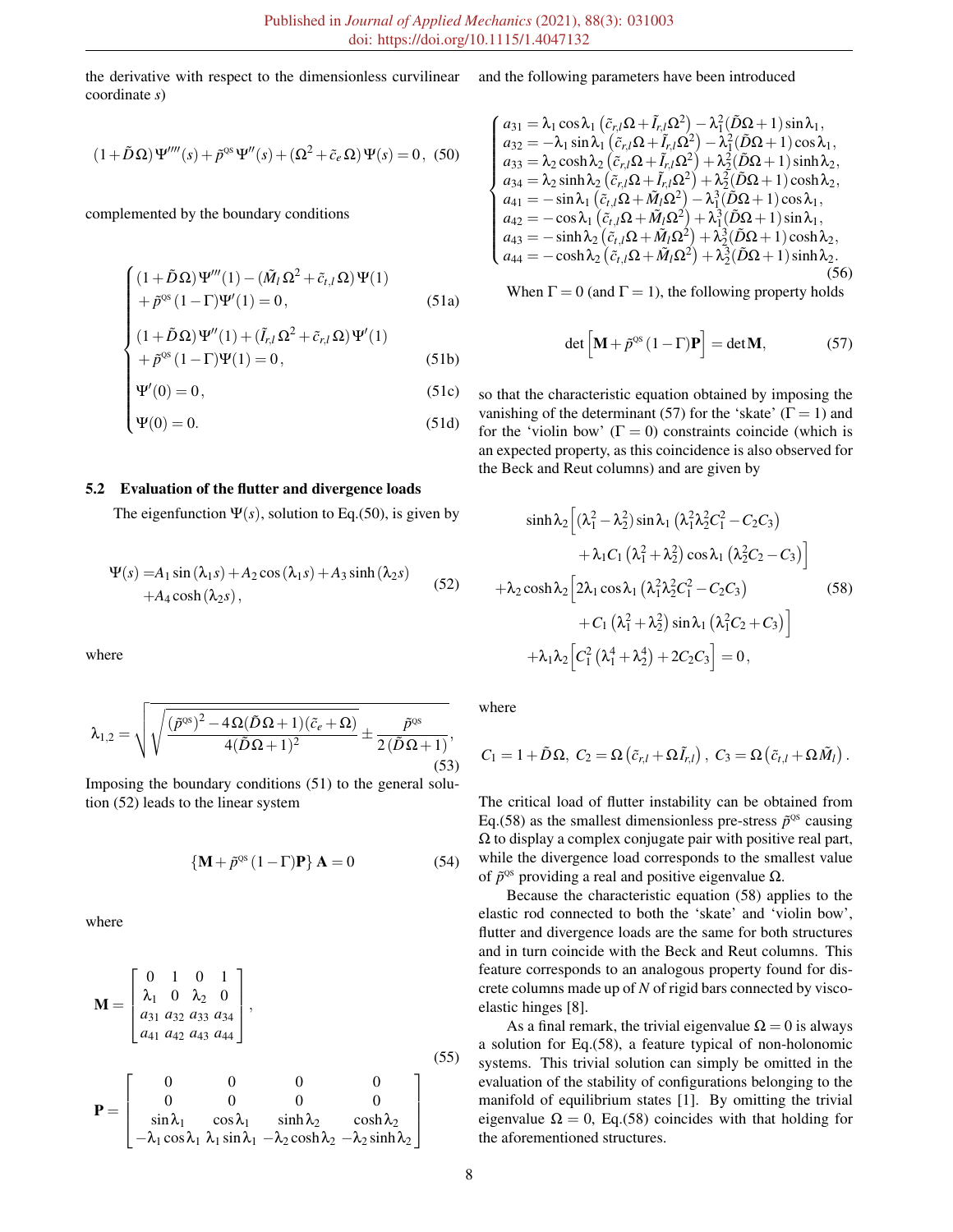# 5.3 Numerical examples: stability and Ziegler destabilization paradox

With reference to a rod having a mass ratio  $\tilde{M}_l = 1$ , null rotational inertia  $\tilde{I}_{r,l} = 0$ , and subject to an internal dissipation  $\tilde{D} = 0.02$  only ( $\tilde{c}_e = \tilde{c}_{t,l} = \tilde{c}_{r,l} = 0$ ), the branches of real and imaginary parts of the eigenvalues  $\Omega$  are reported as a function of the pre-stress  $\tilde{p}^{\text{os}}$  in Fig.4 (left), showing the value of flutter and divergence loads, respectively  $\tilde{p}_{\text{flu}}^{\text{qs}} \approx 7.920$  and  $\tilde{p}_{\text{div}}^{\text{qs}} \approx 40.646$ .

Note that the flutter load  $\tilde{p}_{\text{flu}}^{\text{qs}}$  represents the limit value for a column made up of a large number *N* of rigid bars  $(Fig.4, right).$ <sup>3</sup>

In agreement with the predictions for the Pflüger column by Tommasini et al. [29], the 'ideal' flutter and divergence loads are evaluated at null viscosities 'from the beginning', for  $\tilde{M}_l = 1$  and  $\tilde{I}_{r,l} = 0$ , to be  $\mathcal{P}_0 \approx 16.212$  and  $\mathcal{D}_0 \approx 34.465$ , respectively. The flutter load in the limit of vanishing viscosities confirms the Ziegler's destabilization paradox for a rod subject to non-holonomic constraints. Indeed, such limit value of the flutter load is numerically found to be never higher than that evaluated for the same structure, but with null dissipation 'from the beginning'. In particular, considering the presence of a single damping source, the following values are found:

- *Internal damping*  $\tilde{D}$ 

$$
\lim_{\tilde{D}\to 0}\tilde{p}_{\text{flu}}^{\text{os}}(\tilde{D},\tilde{c}_e=\tilde{c}_{t,l}=\tilde{c}_{r,l}=0)\approx 7.905 < \mathcal{P}_0;
$$

- *External damping*  $\tilde{c}_e$ 

$$
\lim_{\tilde{c}_e \to 0} \tilde{p}_{\text{flu}}^{\text{QS}}(\tilde{c}_e, \tilde{D} = \tilde{c}_{t,l} = \tilde{c}_{r,l} = 0) \approx 16.122 < \mathcal{P}_0;
$$

- *Translational damping of the non-holonomic device*  $\tilde{c}_{t,l}$ 

$$
\tilde{p}_{\text{flu}}^{\text{os}}(\tilde{c}_{t,l},\tilde{D}=\tilde{c}_e=\tilde{c}_{r,l}=0)\approx 16.052 < \mathcal{P}_0;
$$

- *Rotational damping of the non-holonomic device*  $\tilde{c}_{r,l}$ 

$$
\tilde{p}^{\text{QS}}_{\text{flu}}(\tilde{c}_{r,l}, \tilde{D} = \tilde{c}_e = \tilde{c}_{t,l} = \tilde{c}_{r,l} = 0) \approx 5.219 < \mathcal{P}_0.
$$

Finally, it is worth highlighting that a *viscosityindependent Ziegler destabilization paradox* occurs for the continuous system as observed for the discrete system [8]. Indeed, when only one of the two damping sources connected to the non-holonomic device is considered, the flutter

$$
c_i = \frac{D}{l}N
$$
,  $k_1 = \frac{2B}{l}N$ ,  $k_j = \frac{B}{l}N$ ,  $m_1 = m_j = \frac{\rho l}{N}$ ,  $j = 2,...,N$ 

load  $\tilde{p}^{\text{QS}}$  becomes independent of the damping coefficient (either  $\tilde{c}_{t,l}$  or  $\tilde{c}_{r,l}$ ), and smaller than the ideal value  $\mathcal{P}_0$  for every amount of damping.

## 6 Conclusions

Non-holonomic constraints are commonly used in mechanics: a non-slipping wheel, or a non-slipping sphere, moving on a plane, or a structural element in slipless contact with a freely rolling cylinder are simple examples. Nevertheless, elastic structures containing these constraints have been only scarcely analyzed. Using two simple non-holonomic constraints we have shown that it is possible to equip an elastic rod with boundary conditions that satisfy conservation of energy and, in the linearized version, exactly reproduce the Beck and the Reut columns, so displaying flutter, divergence instability, and the Ziegler destabilization paradox. The latter structures were invented as subject to non-conservative follower loads and our study definitely shows that can be understood as simple models reproducing linearized effects of non-holonomic constraints.

*Dedication:* This article is dedicated to Professor Robert M. McMeeking on the occasion of his 70*th* birthday. DB and FDC express their profound gratitude to him for his inspired teaching and warm friendship. They look forward to enjoying many more discussions and meetings with him for many years to come.

*Acknowledgements:* Financial support is acknowledged from PITN-GA-2019-813424-INSPIRE, ARS01-01384- PROSCAN, and from the Italian Ministry of Education, University and Research (MIUR) in the frame of the 'Departments of Excellence' grant L. 232/2016.

#### References

- [1] Neimark, Ju.I., Fufaev, N.A. (1972) *Dynamics of Nonholonomic Systems*. Translations of Mathematical Monographs, V. 33.
- [2] Leipholz, H.H.E. (1980). Analysis of Nonconservative, Nonholonomic System. In: Theoretical and Applied Mechanics. Proceedings of the 15th International Congress on Theoretical and Applied Mechanics (IC-TAM), Toronto (Canada), 17-23 August 1980 edited by F.P.J. Rimrott and B. Tabarrok, North-Holland Publishing Company, Amsterdam-New York-Oxford, 1-11.
- [3] Meijaard, J.P., Papadopoulos, J.M., Ruina, A., Schwab, A.L. (2007) Linearized dynamics equations for the balance and steer of a bicycle: a benchmark and review. *Proc. R. Soc. A*, vol. 463, 1955-1982.
- [4] Bottema, O. (1949) On the small vibrations of nonholonomic systems. *Proceedings Koninklijke Nederlandse Akademie van Wetenschappen*, 1936, 848-850.
- [5] Beregi, S., Takacs, D., Stepan, G. (2019) Bifurcation analysis of wheel shimmy with non-smooth effects and time delay in the tyre–ground contact. *Nonlinear Dynamics*, 98, 841-858.

 $3$ Using equations available in [8] as Supplementary Material and following [28], the flutter load for the discrete counterpart of the continuous system can be evaluated by considering the following parameters of internal rotational damping  $c_i$  and of rotational stiffness  $k_j$  ( $j = 1,...,N$ ) for a visco-elastic chain of *N* rigid bars

and by assuming that the total length of the discrete system coincides with that of the continuous rod,  $L = l$ .